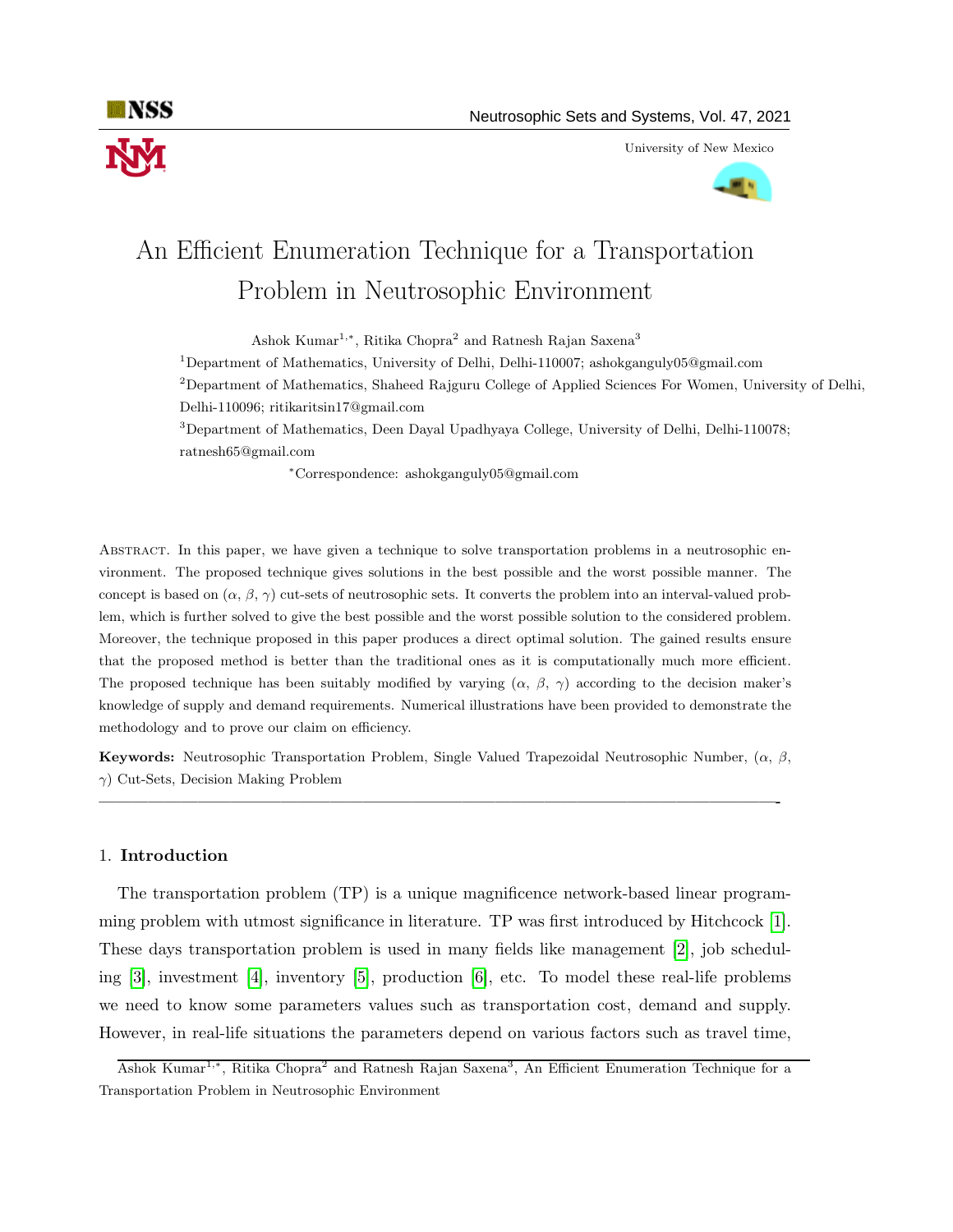traffic jam, prices of diesel/petrol, weather condition, and so on. Similarly, the demands of several wearing products depends on the season, discount offers, fashion trends, etc. To deal with these obstacles amicably, the parameters of the problems can be represented as imprecise numbers having some uncertainty and vagueness.

The fuzzy set theory (FS) symbolizes the uncertainty introduced by Zadeh [\[7\]](#page-10-6) in the given data, which is characterized by the grade of membership. A transportation problem discussed in fuzzy environment is called a fuzzy transportation problem (FTP), which has been solved by many researchers  $([8]-[14])$  $([8]-[14])$  $([8]-[14])$  $([8]-[14])$  $([8]-[14])$ . However, sometimes the grade of accuracy or membership is not enough to describe ambiguity of the problem. Thus, Atanassove [\[15\]](#page-11-2) developed the theory of intuitionistic fuzzy set (IFS). An IFS distinguish between the grade of membership and non-membership of each element in the set. The IFS approach is much applicable in real-life decision-making problems. The solution approach of transportation in IFS has been applied by many researchers  $(16]- [20]$  $(16]- [20]$ .

Apart from the uncertainty or vagueness of the parameters of the transportation problem in real life, there is some indeterminacy due to various reasons such as imperfection of the data, ignorance of the problem, poor status forecasting, etc. Inconsistency and indeterminacy in information can not be well handled by an IFS. To overcome such uncertainties, Smarandache [\[21\]](#page-11-5)developed the concept of neutrosophic set (NS) theory, a generalization of the IFS. In the neutrosophic set, the grade of indeterminacy membership is independent of the grade of truth-membership and the grade of falsity-membership. When the grade of the uncertainty of NS equals the grade of hesitation, NS becomes IFS. The single value neutrosophic set (SVN) was developed by Wang et al. [\[22\]](#page-11-6) for the use of the neutrosophic set in practical decision-making problems and supply management problems in real life. The transportation problem discussed in the neutrosophic environment is known as the neutrosophic transportation problem. Thamaraiselvi and Santhi [\[23\]](#page-11-7) presented a technique to solved transportation problems in a neutrosophic environment. Singh et al. [\[24\]](#page-11-8) developed modified method of [\[23\]](#page-11-7) by correcting mathematical assumptions and introduced a new method to solve the neutrosophic transportation problems. Later, many researchers have explored neutrosophic set in decision-making problems [\[25\]](#page-11-9), [\[26\]](#page-11-10), [\[27\]](#page-11-11).

In spite of the above-mentioned developments, this article aims at providing a simple yet efficient technique for solving neutrosophic transportation problems with easy application in day-to-day situations. The major advantages of the proposed technique are as follows:

- The proposed technique produces the optimal solution for the considered problem in the best possible and the worst possible solution mode.
- The proposed technique is based on  $(\alpha, \beta, \gamma)$  cut-set values and decision makes can vary these parameters according to their requirements.

Ashok Kumar<sup>1,∗</sup>, Ritika Chopra<sup>2</sup> and Ratnesh Rajan Saxena<sup>3</sup>, An Efficient Enumeration Technique for a Transportation Problem in Neutrosophic Environment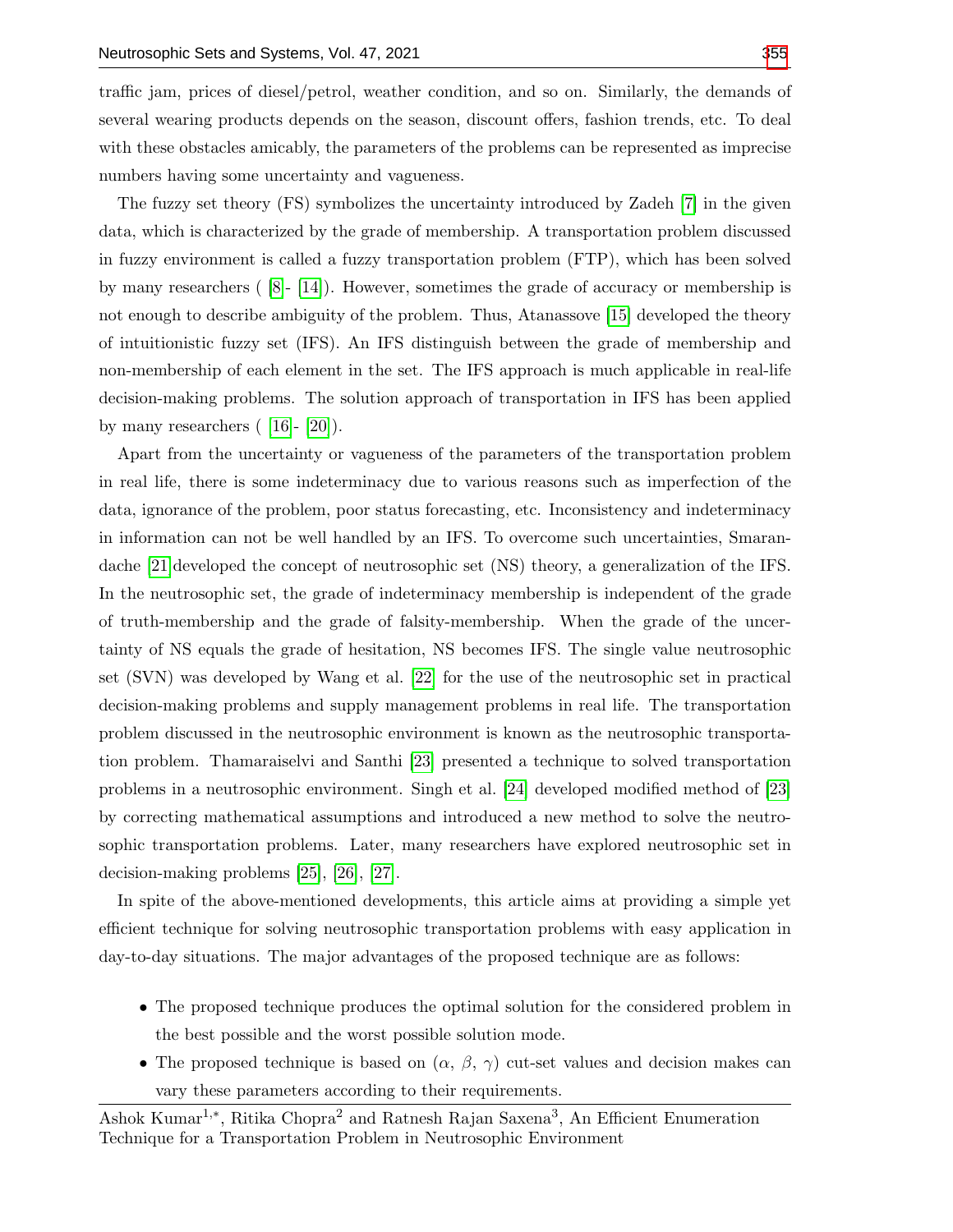- The method gives direct optimal solution for the considered problem.
- The proposed method is better than the traditional or oriented previous methods as it is computationally much more efficient.

The rest of the paper has been configuration as follows: The basic definitions of SVN-numbers are presented in the next Section. In Sect. 3, the arithmetic operations on Single valued trapezoidal neutrosophic (SVTN) numbers are discussed. The concept of  $(\alpha, \beta, \gamma)$  cut-sets on SVTN-number is presented in Sect. 4. In Sect. 5, the mathematical formulation of transportation problem in neutrosophic environment is discussed. The developed methodology is presented in Sect. 6. The numerical example is illustrated in Sect. 7. The result and discussion are given in Sect. 8. The article is then concluded in Section 9.

#### 2. Mathematical preliminaries

In this section, a brief overview of neutrosophic sets followed by some elementry definitions. Throughout this article, S and R represent the set of all neutrosophic sets and the set of real numbers respectively.

**Definition 2.1.** [\[21\]](#page-11-5) The neutrosophic set N is characterized by three membership functions, which are the truth-membership function  $T<sub>S</sub>$ , indeterminacy-membership function  $I<sub>S</sub>$ , and falsity-membership function  $F_S$ , where P is the universe of discourse and  $\forall u \in P$ ,  $T_S(u)$ ,  $I_S(u)$ ,  $F_S(u) \subseteq ]-0,1^+[$ , and  $-0 \leq inf T_S(u) + inf I_S(u) + inf F_S(u) \leq sup T_S(u) +$  $\sup I_S(u) + \sup F_S(u) \leq 3^+.$ 

See that according to Definition 2.1,  $T_S(u)$ ,  $I_S(u)$ ,  $F_S(u)$  are real standard or non-standard subsets of  $]$ <sup>-</sup>0, 1<sup>+</sup>[and hence,  $T_S(u)$ ,  $I_S(u)$ ,  $F_S(u)$  can be subintervals of [0, 1].

**Remark 2.2.** [\[28\]](#page-11-12) If  $T_S(u) + I_S(u) + F_S(u) = 1$ , where  $F_S(u) \leq 1 - T_S(u)$  (i.e.  $I_S(u) \geq 0$ may exist) then neutrosophic set is known as IFS.

**Remark 2.3.** [\[28\]](#page-11-12) If  $T_S(u) + I_S(u) + F_S(u) = 1$ , where  $F_S(u) = 1 - T_S(u)$  (i.e.  $I_S(u) = 0$ does not exist) the neutrosophic set is known as a fuzzy set.

**Definition 2.4.** [\[22\]](#page-11-6) The single-valued neutrosophic set N over P is  $S = \langle T_S(u), I_S(u),$  $F_S(u); u \in P$  where  $T_S: P \to [0, 1], I_S: P \to [0, 1],$  and  $F_S: P \to [0, 1], 0 \le T_S(u) + I_S(u) + I_S(u)$  $F_S(u) \leq 3.$ 

The single-valued neutrosophic number is symbolized by  $N = (t, i, f)$ , such that  $0 \le t, i, f \le$ and  $0 \leq t + i + f \leq 3$ .

**Definition 2.5.** [\[26\]](#page-11-10) A single valued trapezoidal neutrosophic number is defined by  $\tilde{p}$  =  $\langle (p_1, p_2, p_3, p_4); m_{\tilde{p}}, n_{\tilde{p}}, o_{\tilde{p}} \rangle$ , where  $m_{\tilde{p}}, n_{\tilde{p}}, o_{\tilde{p}} \in [0,1]$  and  $p_1, p_2, p_3, p_4$  in R with condition that  $p_1 \leq p_2 \leq p_3 \leq p_4$ . The truth-membership, indeterminacy-membership, and falsitymembership functions of  $\tilde{p}$  are given as follows:

Ashok Kumar<sup>1,∗</sup>, Ritika Chopra<sup>2</sup> and Ratnesh Rajan Saxena<sup>3</sup>, An Efficient Enumeration Technique for a Transportation Problem in Neutrosophic Environment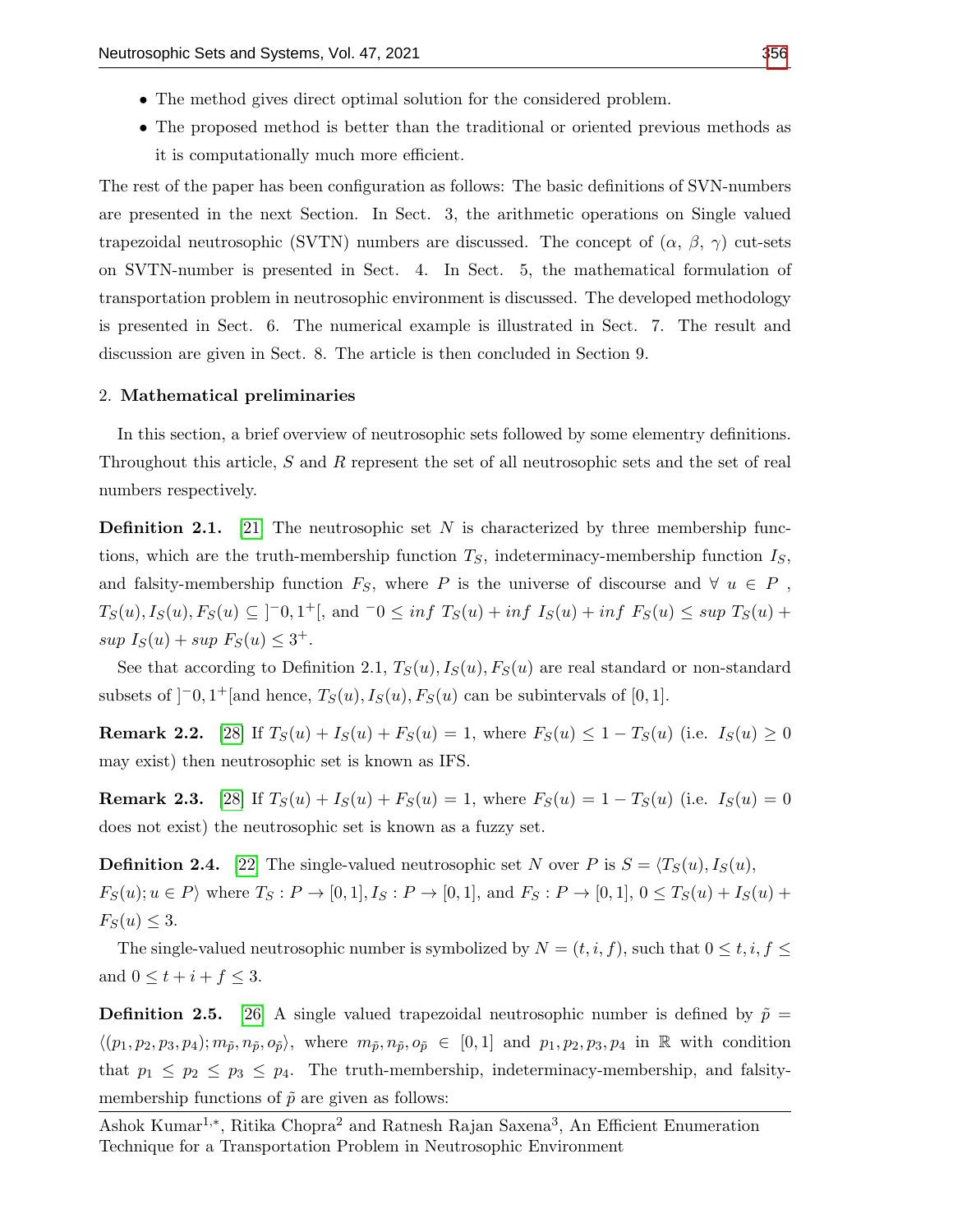

Figure 1. SVTN-number

$$
\mu_{\tilde{p}}(u) = \begin{cases}\nm_{\tilde{p}}(\frac{u-p_1}{p_2 - p_1}); & p_1 \le u \le p_2 \\
m_{\tilde{p}}; & p_2 \le u \le p_3 \\
m_{\tilde{p}}(\frac{p_4 - u}{p_4 - p_3}); & p_3 \le u \le p_4 \\
0; & \text{otherwise,} \n\end{cases}
$$

$$
\nu_{\tilde{p}}(u) = \begin{cases}\n\frac{p_2 - u + n_{\tilde{p}}(u - p_1)}{p_2 - p_1}; & p_1 \le u \le p_2 \\
n_{\tilde{p}}; & p_2 \le u \le p_3 \\
\frac{u - p_3 + n_{\tilde{p}}(p_4 - u)}{p_4 - p_3}; & p_3 \le u \le p_4 \\
1; & \text{otherwise}\n\end{cases}
$$

$$
\lambda_{\tilde{p}} = \begin{cases} \frac{p_2 - u + o_{\tilde{p}}(u - p_1)}{p_2 - p_1}; & p_1 \le u \le p_2\\ o_{\tilde{p}}; & p_2 \le u \le p_3\\ \frac{u - p_3 + o_{\tilde{p}}(p_4 - u)}{p_4 - p_3}; & p_3 \le u \le p_4\\ 1; & \text{otherwise}, \end{cases}
$$

where  $m_{\tilde{p}}, n_{\tilde{p}}$  and  $o_{\tilde{p}}$  are represents the maximum truth-membership grade, minimumindeterminacy membership grade, minimum falsity-membership grade respectively. The geometrical representation of SVTN-number is shown by Fig. 1.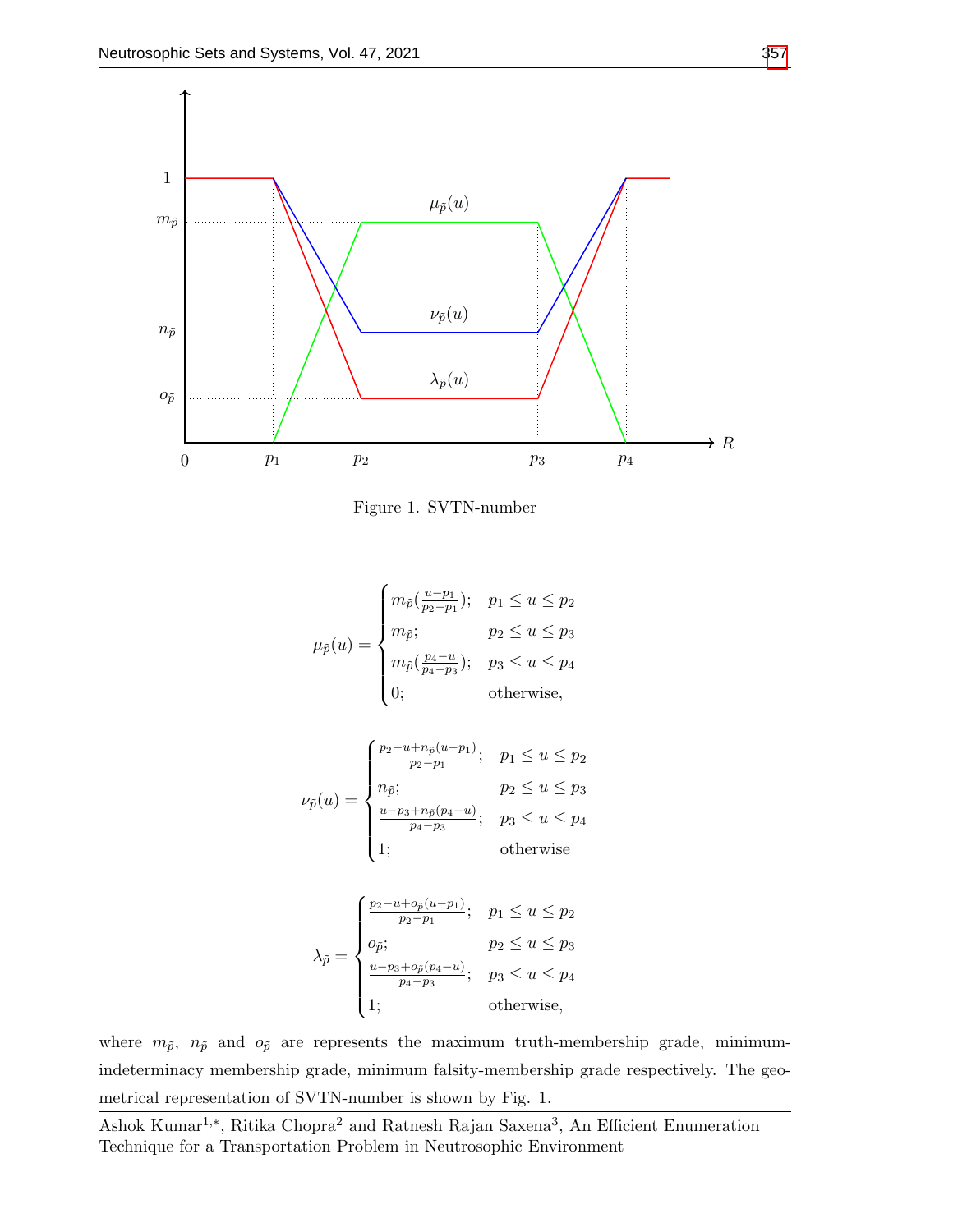#### 3. Arithmetic operations on SVTN-number

In this section, the arithmetic operations on single-valued trapezoidal neutrosophic numbers are defined. Let  $\tilde{p} = \langle (p_1, p_2, p_3, p_4); m_{\tilde{p}}, n_{\tilde{p}}, o_{\tilde{p}} \rangle$  and  $\tilde{q} = \langle (q_1, q_2, q_3, q_4); m_{\tilde{q}}, n_{\tilde{q}}, o_{\tilde{q}} \rangle$  be two single valued trapezoidal neutrosophic numbers and  $k \neq 0$  be any number and the operators  $(\wedge, \vee)$ are the max, min respectively then the operations on them are defined as follows [\[25\]](#page-11-9):

(1) 
$$
\tilde{p} \oplus \tilde{q} = \langle (p_1 + q_1, p_2 + q_2, p_3 + q_3, p_4 + q_4); m_{\tilde{p}} \wedge m_{\tilde{q}}, n_{\tilde{p}} \vee n_{\tilde{q}}, o_{\tilde{p}} \vee o_{\tilde{q}} \rangle
$$
,  
\n(2)  $\tilde{p} \ominus \tilde{q} = \langle (p_1 - q_4, p_2 - q_3, p_3 - q_2, p_4 - q_1); m_{\tilde{p}} \wedge m_{\tilde{q}}, n_{\tilde{p}} \vee n_{\tilde{q}}, o_{\tilde{p}} \vee o_{\tilde{q}} \rangle$ ,  
\n(3)

$$
\tilde{p} \otimes \tilde{q} = \begin{cases}\n\langle (\frac{p_1}{q_4}, \frac{p_2}{q_3}, \frac{p_3}{q_2}, \frac{p_4}{q_1}); m_{\tilde{p}} \wedge m_{\tilde{q}}, n_{\tilde{p}} \vee n_{\tilde{q}}, o_{\tilde{p}} \vee o_{\tilde{q}} \rangle & \text{if } p_4 > 0, q_4 > 0 \\
\langle (\frac{p_4}{q_4}, \frac{p_3}{q_3}, \frac{p_2}{q_2}, \frac{p_1}{q_1}); m_{\tilde{p}} \wedge m_{\tilde{q}}, n_{\tilde{p}} \vee n_{\tilde{q}}, o_{\tilde{p}} \vee o_{\tilde{q}} \rangle & \text{if } p_4 < 0, q_4 > 0 \\
\langle (\frac{p_4}{q_1}, \frac{p_3}{q_2}, \frac{p_2}{q_3}, \frac{p_1}{q_4}); m_{\tilde{p}} \wedge m_{\tilde{q}}, n_{\tilde{p}} \vee n_{\tilde{q}}, o_{\tilde{p}} \vee o_{\tilde{q}} \rangle & \text{if } p_4 < 0, q_4 < 0\n\end{cases}
$$

$$
(4)\\
$$

$$
c\tilde{p} = \begin{cases} \langle (cp_1, cp_2, cp_3, cp_4); m_{\tilde{p}}, n_{\tilde{p}}, o_{\tilde{p}} \rangle & \text{if } c > 0 \\ \langle (cp_4, cp_3, cp_2, cp_1); m_{\tilde{p}}, n_{\tilde{p}}, o_{\tilde{p}} \rangle & \text{if } c < 0 \end{cases}
$$

(5) 
$$
\tilde{p}^{-1} = \langle (\frac{1}{p_4}, \frac{1}{p_3}, \frac{1}{p_2}, \frac{1}{p_1}); m_{\tilde{p}}, n_{\tilde{p}}, o_{\tilde{p}} \rangle
$$
, where  $\tilde{p} \neq 0$ .

#### 4. Concepts of Cut-Sets for SVTN-number

In this section, the  $(\alpha, \beta, \gamma)$  cut-sets for single valued trapezoidal neutrosophic numbers are discussed [\[25\]](#page-11-9).

The cut-sets for SVTN-number  $\tilde{p} = \langle (p_1, p_2, p_3, p_4); m_{\tilde{p}}, n_{\tilde{p}}, o_{\tilde{p}} \rangle$  are defined as follows: An  $(\alpha, \beta, \gamma)$ -cut set of  $\tilde{p}$  is a crisp subset of R defined as :

$$
\tilde{p}_{\langle \alpha, \beta, \gamma \rangle} = \{ u : \mu_{\tilde{p}}(u) \ge \alpha, \nu_{\tilde{p}}(u) \le \beta, \lambda_{\tilde{p}}(u) \le \gamma \}
$$

which satisfies the conditions as follows:

 $0 \leq \alpha \leq m_{\tilde{p}}, n_{\tilde{p}} \leq \beta \leq 1, o_{\tilde{p}} \leq \gamma \leq 1$  and  $0 \leq \alpha + \beta + \gamma \leq 3$ . An  $\alpha$ -cut of  $\tilde{p}$  is a crisp subset of R defined as:

$$
\tilde{p}_{\alpha} = \{ u : \mu_{\tilde{p}}(u) \ge \alpha, u \in R \}
$$

where  $\alpha \in [0, m_{\tilde{a}}]$ .

Clearly, any  $\alpha$ -cut set of  $\tilde{p}$  for truth-membership function is a closed interval, denoted by

$$
\tilde{p}_{\alpha} = [L_{\tilde{p}}(\alpha), R_{\tilde{p}}(\alpha)] = [\frac{(m_{\tilde{p}} - \alpha)p_1 + \alpha p_2}{m_{\tilde{p}}}, \frac{(m_{\tilde{p}} - \alpha)p_4 + \alpha p_3}{m_{\tilde{p}}}]
$$

An  $\beta$ -cut set of  $\tilde{p}$  is a crisp subset of R defined as:

$$
\tilde{p}_{\beta} = \{u : \nu_{\tilde{p}}(u) \le \beta, u \in R\}
$$

where  $\beta \in [n_{\tilde{p}}, 1]$ .

Clearly,  $\beta$ -cut set of  $\tilde{p}$  for indeterminacy-membership is a closed interval, denoted by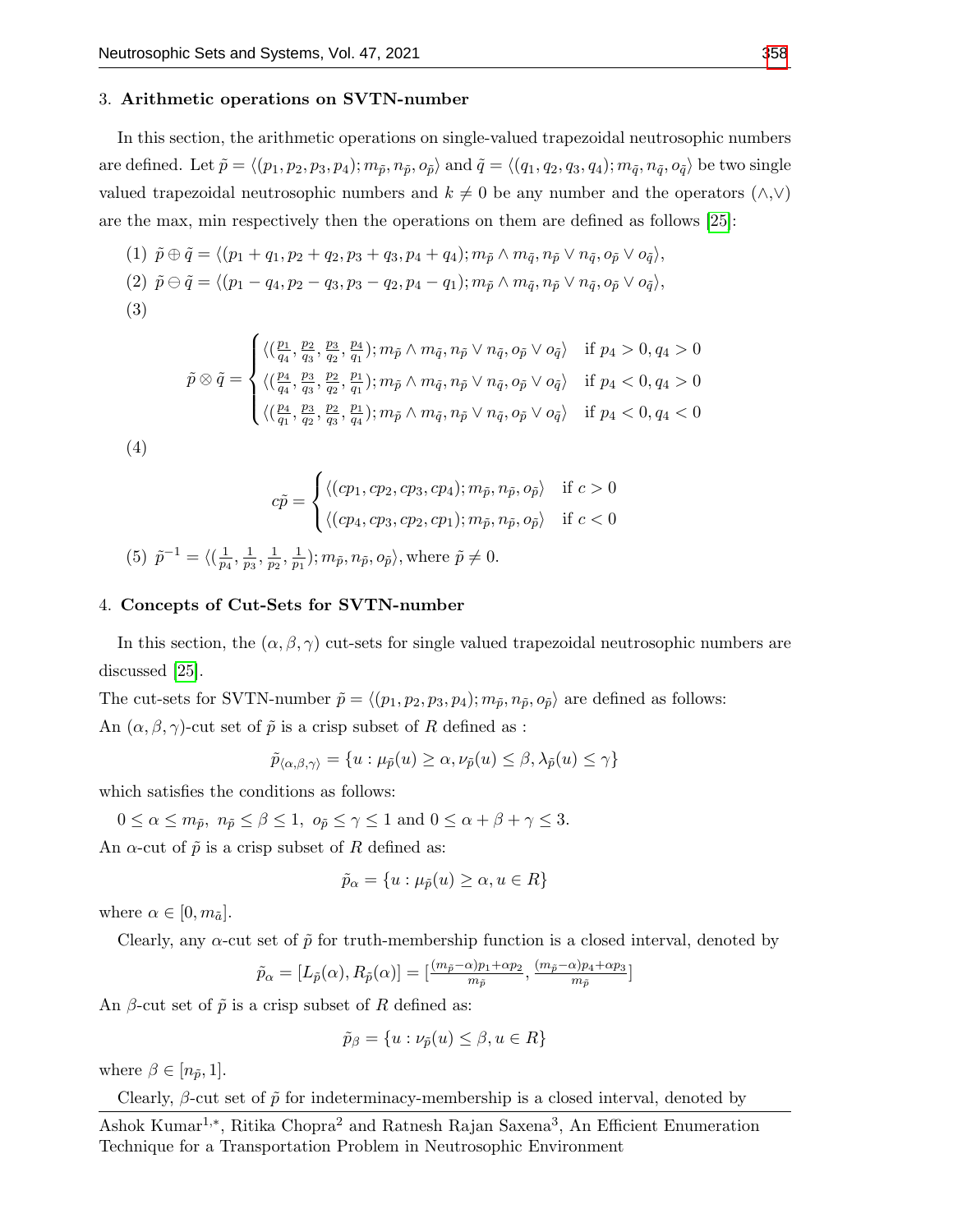$$
\tilde{p}_{\beta}=[L_{\tilde{p}}^{*}(\beta),R_{\tilde{p}(\beta)}^{*}]=[\tfrac{(1-\beta)p_{2}+(\beta-n_{\tilde{p}}) p_{1}}{1-n_{\tilde{p}}},\tfrac{(1-\beta)p_{3}+(\beta-n_{\tilde{p}}) p_{4}}{1-n_{\tilde{p}}}]
$$

An  $\gamma$ -cut set of  $\tilde{p}$  is a crisp subset of R defined as:

$$
\tilde{p}_{\gamma} = \{\lambda_{\tilde{p}}(u) \le \gamma, u \in R\}
$$

where  $\gamma \in [o_{\tilde{p}}, 1]$ .

Clearly,  $\gamma$ -cut set of  $\tilde{p}$  for falsity-membership is a closed interval, denoted by

$$
\tilde{p}_{\gamma} = [L_{\tilde{p}}^{**}(\gamma), R_{\tilde{p}}^{**}] = [\frac{(1-\gamma)p_2 + (\gamma - o_{\tilde{p}})p_1}{1 - o_{\tilde{p}}}, \frac{(1-\gamma)p_3 + (\gamma - o_{\tilde{p}})p_4}{1 - o_{\tilde{p}}}]
$$

Thus, it can be easily concluded from the definitions of  $\tilde{p}_{\alpha}$ ,  $\tilde{p}_{\beta}$  and  $\tilde{p}_{\gamma}$  cut sets as follows:

$$
\tilde{p}_{\langle\alpha,\beta,\gamma\rangle}=\tilde{p}_{\alpha}\wedge\tilde{p}_{\beta}\wedge\tilde{p}_{\gamma}.
$$

# 5. Mathematical Formulation of Transportation Problem in Neutrosophic Environment

In this section, the transportation problem in a neutrosophic environment is considered. The cost parameter of the problem is taken as SVTN-number. Other parameters supply and demand of problem are assume to be precisely known. Thus, it is assumed that decision maker is indeterminate in considering the value of transportation cost, but there is no hesitation about the demand and supply of the commodity. The mathematical formulation of SVTN- number transportation problem under consideration is as follows:

$$
\min \tilde{Z}^N = \sum_{i=1}^m \sum_{j=1}^n \mathcal{X}_{ij} \otimes \tilde{\mathcal{C}}_{ij}^{\mathcal{N}}
$$

Subject to

$$
\sum_{j=1}^{n} \mathcal{X}_{ij} = \mathcal{S}_i \; ; \; i = 1, 2, ..., m,
$$

$$
\sum_{i=1}^{m} \mathcal{X}_{ij} = \mathcal{D}_j \; ; \; j = 1, 2, ..., n,
$$
and  $\mathcal{X}_{ij} \ge 0$ .

Where,

- $m$  and  $n$  denote total number of supply sources and total number of demand points, respectively.
- $S_i$  denotes available commodity at *i*th source.
- $\mathcal{D}_j$  denotes demand of the commodity at *j*th destination.
- $\tilde{C}_{ij}^{\mathcal{N}} = (c_{ij,1}, c_{ij,2}, c_{ij,3}, c_{ij,4} ; w_{\tilde{a}}, u_{\tilde{a}}, y_{\tilde{a}})$  denotes the neutrosophic transportation cost of a unit commodity from ith source to jth destination.
- $\mathcal{X}_{ij}$  denotes number of units of the commodity to be transported from *i*th source to jth destination.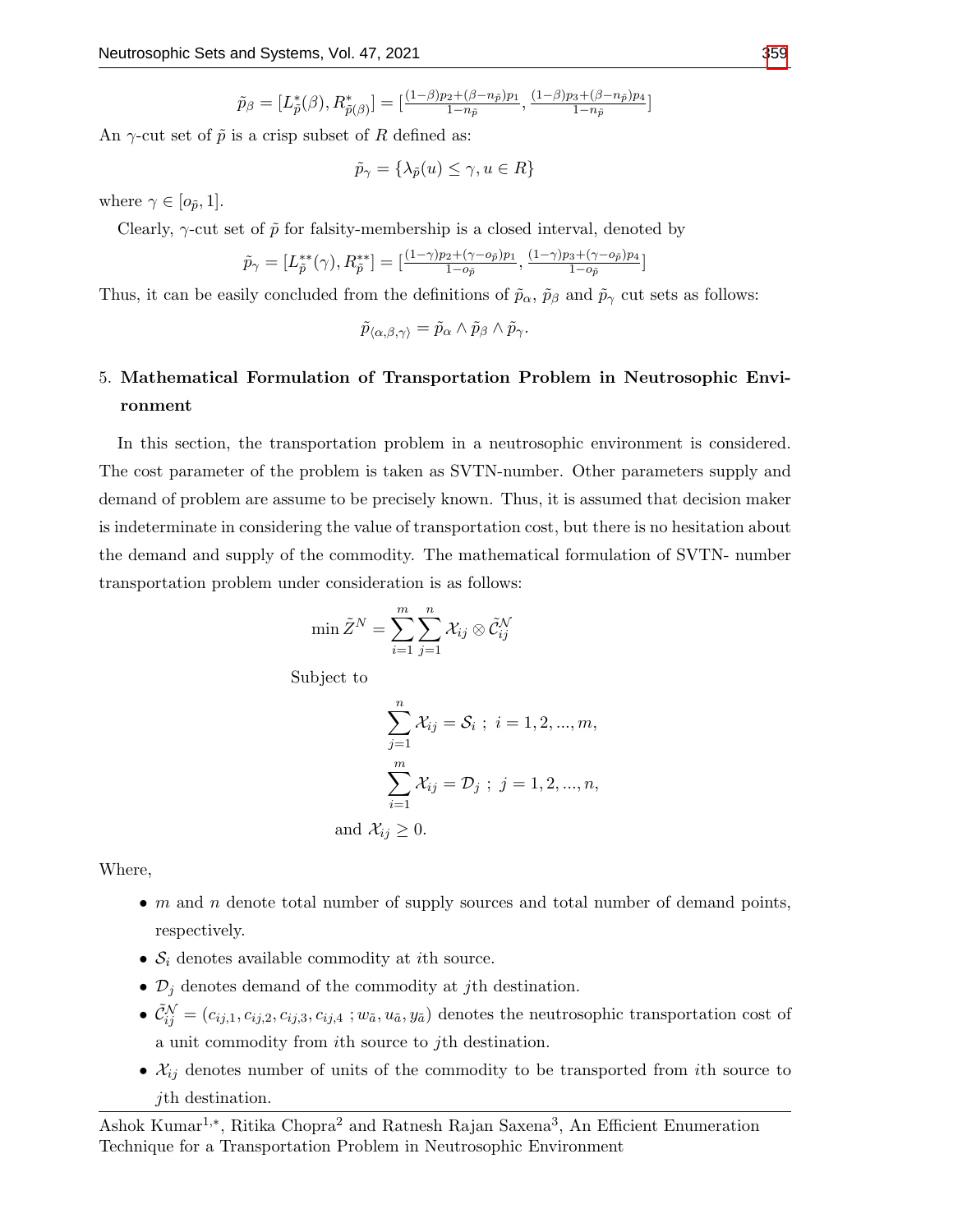#### 6. Proposed technique

In this section, the developed methodology to solve the transportation problem is described in which cost parameter is SVTN-number, supply and demand are precisely known. The step-by-step procedures of proposed algorithm is as follows:

Step 1 Consider the transportation problem in a neutrosophic environment where the cost parameter is taken as SVTN-number.

Step 2 Apply the cut set ranking function as defined in section 4 to convert the transportation cost into interval.

Step 3 Take the most optimistic (least value) members of the interval from each cell of the table to convert the interval-valued transportation problem to crisp transportation problem.

Step 4 Select the minimum element in each row and subtract it from each cell of the corresponding row.

Step 5 Select the minimum element from each column and subtract it from each cell of the corresponding column.

Step 6 In this process, at least one zero value cell in each row and each column is obtained. Calculate  $S_{ij}$  by using the following formula corresponding to each zero cell:

> $S_{ij} = \frac{\text{Sum of cost of cell adjacent to the (i,j)-cell}}{\text{Number of new even sub-angled cells, distinct to the (i,j)-cell}}$ Number of non-zero value ranked cells adjacent to (i,j)-cell

**Step 7** Choose the cell which has a maximum value of  $S_{ij}$  and assign the maximum possible demand to that particular cell. Delete either row/column for which the demand is exhausted. Step 8 If there occurs a situation in which two or more cell have the same rank then choose a cell which assigns the maximum possible demand.

Step 9 Repeat the process by applying Step 6 to Step 8 until the total demand fulfilled.

**Step 10** The required optimal solution is denoted by  $\mathcal{X}_{ij}$  and corresponding optimal value can be obtained by  $\sum_{i=1}^m \sum_{j=1}^n \tilde{C}_{ij}^N \otimes X_{ij}$ . This is the best possible solution of the given transportation problem in the neutrosophic environment for given  $\alpha$ ,  $\beta$ ,  $\gamma$ .

The worst possible solution of the given transportation problem in the neutrosophic environment for the values of the given  $\alpha$ ,  $\beta$ ,  $\gamma$  can be obtained by considering the most pessimistic (greatest value) member of the interval from each cell in step 3 and hence following steps 4 to 10.

#### 7. Numerical Example

In this section, a neutrosophic transportation problem with three sources A, B, C and four destination  $W, X, Y, Z$  is considered. The parameters of the problem are taken as single valued trapezoidal neutrosophic numbers. The input data of the problem SVTN-TP is denoted

Ashok Kumar<sup>1,∗</sup>, Ritika Chopra<sup>2</sup> and Ratnesh Rajan Saxena<sup>3</sup>, An Efficient Enumeration Technique for a Transportation Problem in Neutrosophic Environment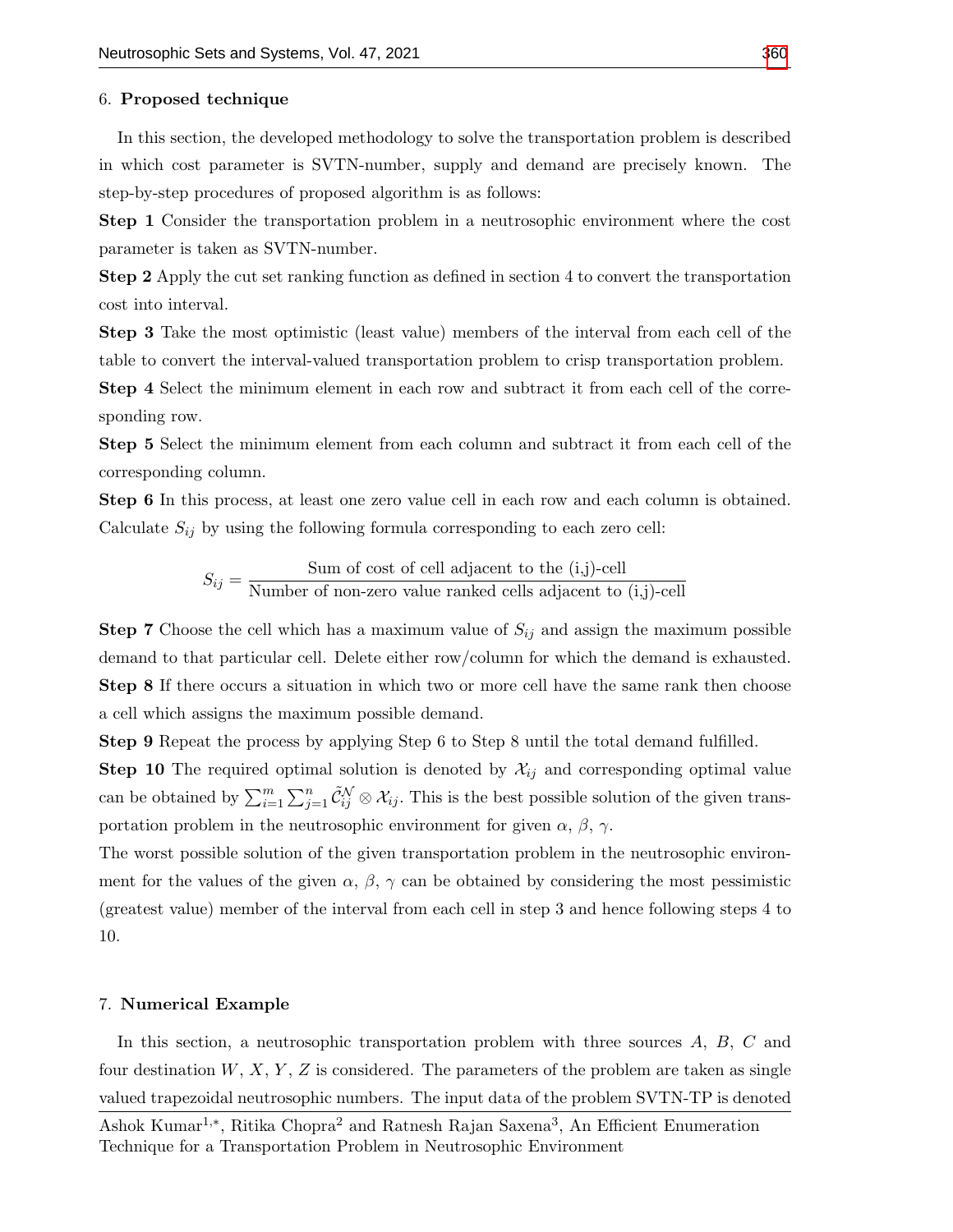in Table 1 as follows [\[24\]](#page-11-8):

| Destination $\rightarrow$ | W                             |                              |                                                                                                     |                               | Supply |
|---------------------------|-------------------------------|------------------------------|-----------------------------------------------------------------------------------------------------|-------------------------------|--------|
| Sources $\downarrow$      |                               |                              |                                                                                                     |                               |        |
| A                         | (3,5,6,8; 0.6,0.5,0.6)        |                              | $(5, 8, 10, 14; 0.3, 0.6, 0.6)$ $(12, 15, 19, 22; 0.6, 0.4, 0.5)$ $(14, 17, 21, 28; 0.8, 0.2, 0.6)$ |                               | 26     |
| B                         | (0, 1, 3, 6; 0.7, 0.5, 0.3)   | (5, 7, 9, 11; 0.9, 0.7, 0.5) | $(15, 17, 19, 22; 0.4, 0.8, 0.4)$ $(9, 11, 14, 16; 0.5, 0.4, 0.7)$                                  |                               | 24     |
| C                         | (4, 8, 11, 15; 0.6, 0.3, 0.2) | (1,3,4,6; 0.6,0.3,0.5)       | (5,7,8,10; 0.5,0.4,0.7)                                                                             | (5, 9, 14, 19; 0.3, 0.7, 0.6) | 30     |
| Demand                    |                               | 23                           | 28                                                                                                  | 12                            |        |

Table 1. SVTN transportation problem

For  $(\alpha, \beta, \gamma) = (0.3, 0.8, 0.7)$ , applying the cut set ranking function as discussed in section 4. The problem is converted to an inter-valued problm as shown in table 2.

| Destination $\rightarrow$ | W.     | $\boldsymbol{X}$         | Y                                       | Z        | Supply |
|---------------------------|--------|--------------------------|-----------------------------------------|----------|--------|
| Sources $\downarrow$      |        |                          |                                         |          |        |
| $\overline{A}$            | [4, 7] |                          | $[8, 10]$ $[13.8, 20.2]$ $[16.2, 22.7]$ |          | 26     |
| В                         |        | $[.4, 4.7]$ $[6.3, 9.6]$ | [17, 19]                                | [11, 14] | 24     |
| $\mathcal{C}$             |        | $[6, 13]$ $[2.7, 4.8]$   | [7, 8]                                  | [9, 14]  | 30     |
| Demand                    | 17     | 23                       | 28                                      | 12       |        |

Table 2. Obtained interval valued transportation problem

Now, taking the most optimistic and most pessimistic values of intervals to get two separate transportation problems as shown in Table 3 and Table 4 respectively.

By solving problem in Table 3 by our proposed technique we will get best possible solution for the problem and by solving problem in Table 4 by our methodology we will get the worst possible solution for the given problem.

After solving the problem in Table 3, we have obtained optimal solution  $\{(370, 543, 694, 938)\}$ ; 0.3, 0.7, 0.7}, which represent the best possible solution of the problem. Similarly,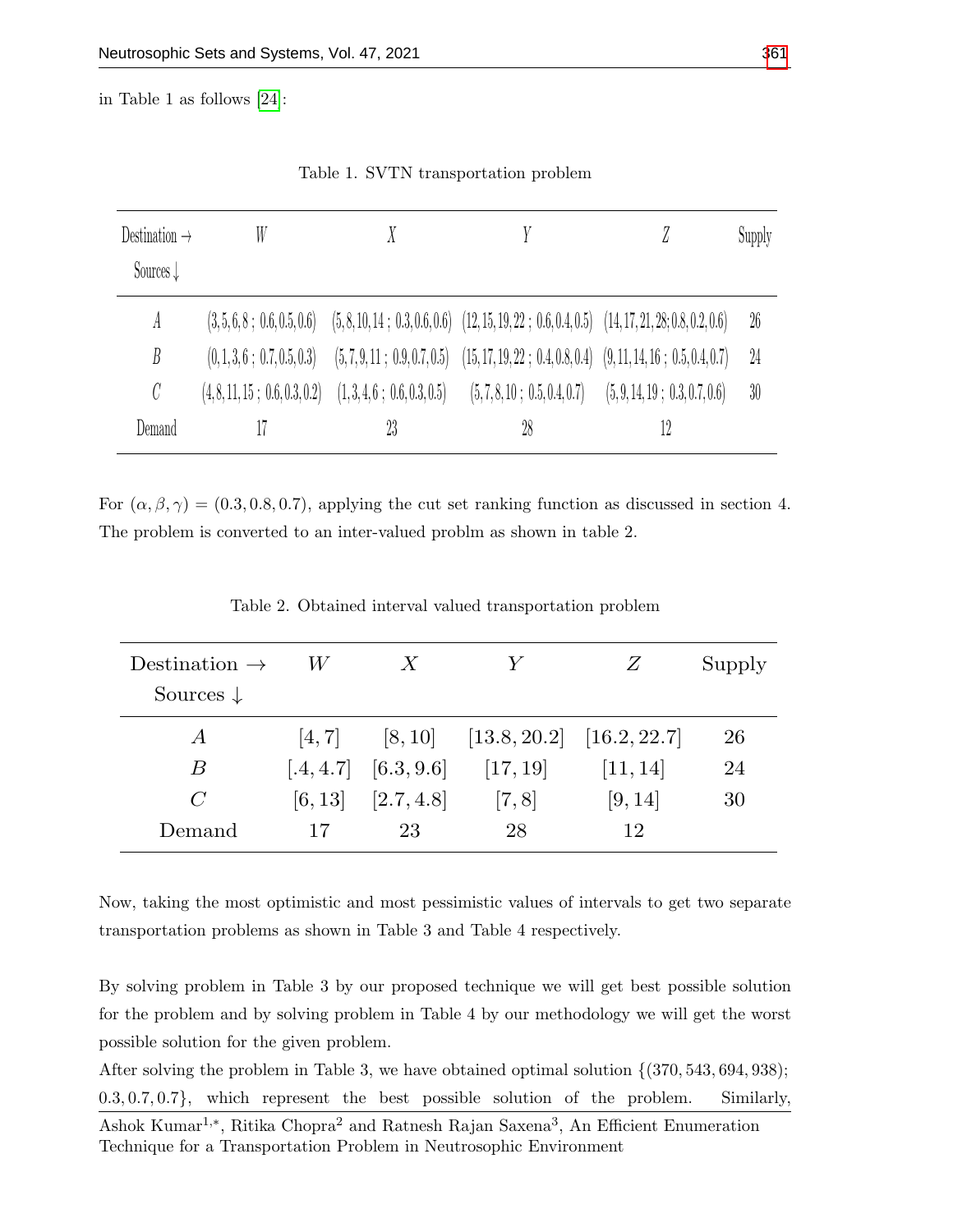| Destination $\rightarrow$ $W$ X Y<br>Sources $\downarrow$ |                               |              |                 | Z       | Supply |
|-----------------------------------------------------------|-------------------------------|--------------|-----------------|---------|--------|
| $\mathcal{A}$                                             | $\overline{4}$                |              | 8 13.8          | $-16.2$ | 26.    |
| $\boldsymbol{B}$                                          |                               | $-4$ 6.3     | $\overline{17}$ | 11      | 24     |
| $\mathcal{C}^{\prime}$                                    |                               | $6\quad 2.7$ |                 | 9       | 30     |
| Demand                                                    | $\overline{1}$ $\overline{7}$ | 23           | 28              | 12      |        |

Table 3. Optimistic values problem

Table 4. Pessimistic values problem

| $\text{Destination} \rightarrow W \quad X \quad Y \quad Z$<br>Sources $\downarrow$ |              |         |              |    | Supply |
|------------------------------------------------------------------------------------|--------------|---------|--------------|----|--------|
| $\mathcal{A}$                                                                      | $\mathbf{7}$ |         | 10 20.2 22.7 |    | 26     |
| $\boldsymbol{B}$                                                                   |              | 4.7 9.6 | $-19$        | 14 | 24     |
| $\mathcal{C}^{\prime}$                                                             |              | 13 4.8  | 8            | 14 | 30     |
| Demand                                                                             | 17           | 23.     | 28           | 12 |        |

solving problem in Table 4 by our technique, we have obtained optimal solution  $\{(380, 549, 696, 940); 0.7, 0.6, 0.7\}.$ 

#### 8. Result and discussion

The result of the above numerical example gives two solutions the best and the worst possible solutions. For  $(\alpha, \beta, \gamma) = (0.3, 0.8, 0.7)$ , the best possible solution for the problem is  $\{(370, 543, 694, 938); 0.3, 0.7, 0.7\}.$  The obtained solution represents 30 percent level of truthfulness, 70 level of percent indeterminacy and 70 percent level of falsity. The other values for level (grade) of truthfulness or acceptance  $\mu(x)$ , indeterminacy  $\nu(x)$  and falsity  $\lambda(x)$  are

$$
\mu(x) = \begin{cases}\n0.3\left(\frac{x-370}{543-370}\right), & 370 \le x \le 543 \\
0.3, & 543 \le x \le 694 \\
0.3\left(\frac{938-x}{938-694}\right), & 694 \le x \le 938 \\
0, & \text{otherwise}\n\end{cases} \text{ and } \quad\nu(x) = \lambda(x) = \begin{cases}\n\frac{543-x+0.7(x-370)}{543-370}, & 370 \le x \le 694 \\
0.7, & 543 \le x \le 694 \\
\frac{x-694+0.7(938-x)}{938-694}, & 694 \le x \le 938 \\
1, & \text{otherwise.}\n\end{cases}
$$

respectively.

For  $(\alpha, \beta, \gamma) = (0.3, 0.8, 0.7)$ , the worst possible solution of the problem is  $\{(380, 549, 696,$ 940); 0.7, 0.6, 0.7}. The solution represent 70 percent level of truthfulness, 60 percent level of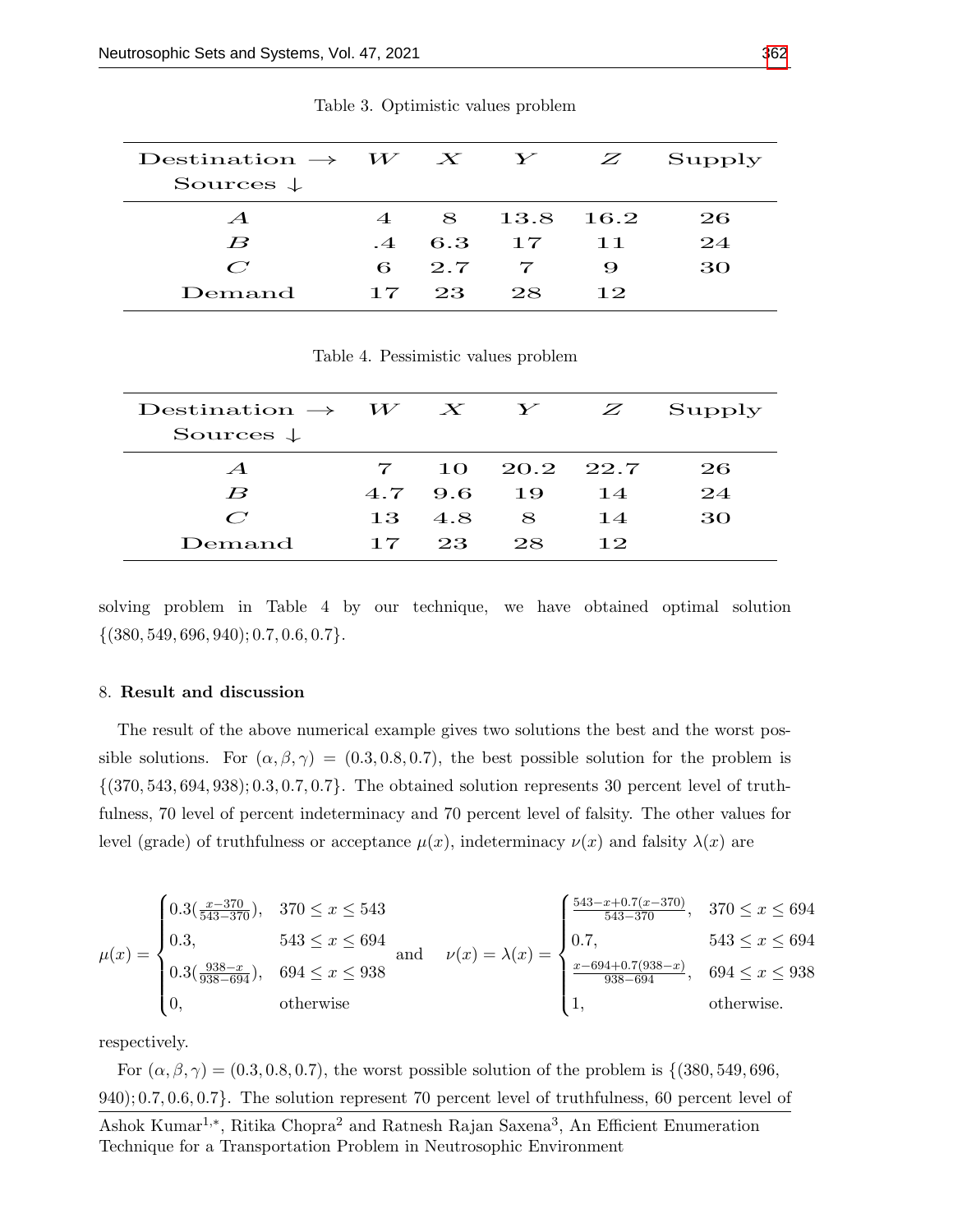indeterminacy and 70 percent level of falsity. The other values for  $\mu(x)$ ,  $\nu(x)$  and  $\lambda(x)$  are

$$
\mu(x) = \begin{cases}\n0.7(\frac{x-380}{549-380}), & 380 \le x \le 549 \\
0.7, & 549 \le x \le 696 \\
0.7(\frac{940-x}{940-696}), & 696 \le x \le 940 \\
0, & \text{otherwise}\n\end{cases}
$$
\n
$$
\nu(x) = \begin{cases}\n\frac{549-x+0.6(x-380)}{549-380}, & 380 \le x \le 696 \\
0.6, & 549 \le x \le 696 \\
\frac{x-696+0.6(940-x)}{940-696}, & 696 \le x \le 940 \\
1, & \text{otherwise.}\n\end{cases}
$$

and

$$
\lambda(x) = \begin{cases}\n\frac{549 - x + 0.7(x - 380)}{549 - 380}, & 380 \le x \le 696 \\
0.7, & 549 \le x \le 696 \\
\frac{x - 696 + 0.7(940 - x)}{940 - 696}, & 696 \le x \le 940 \\
1, & \text{otherwise.} \n\end{cases}
$$

respectively. Therefore, with the help of  $\mu(x)$ ,  $\nu(x)$  and  $\lambda(x)$ , the decision maker can decide the total neutrosophic transportation cost to schedule the transportation and budget allocation.

The proposed approach in comparison to the methods of Thamaraiselvi and Sathi [\[23\]](#page-11-7) and Singh et.al [\[24\]](#page-11-8) is computationally much more efficient as it is producing direct optimal solution without finding an initial basic feasible solution. Also, our method gives the best and the worst possible solutions under neutrosophic of transportation problem, which enables the decision maker to choose the compromise solution. The proposed model gives direct optimal solution, which makes it computationally less time consuming than other existing methods. Moreover, the proposed technique can be modified by the decision maker by choosing the different values of  $(\alpha, \beta, \gamma)$  to get satisfactory result. With different values of  $(\alpha, \beta, \gamma)$ , the neutrosophic optimal solutions of the considered problem are shown in Table 5.

## 9. Conclusion

In this article, we have discussed a transportation problem under a neutrosophic environment and proposed a technique to obtaining an optimal solution of the considered problem. The proposed technique has been useful to solve transportation problems in which the cost parameters are taken as single-valued trapezoidal neutrosophic numbers. In this article, we have used cut sets to convert the given problem to an interval-valued problem and is then solved by the proposed technique. The proposed technique is easy to apply in real-life transportation problems. The proposed approach in comparison to the methods of Thamaraiselvi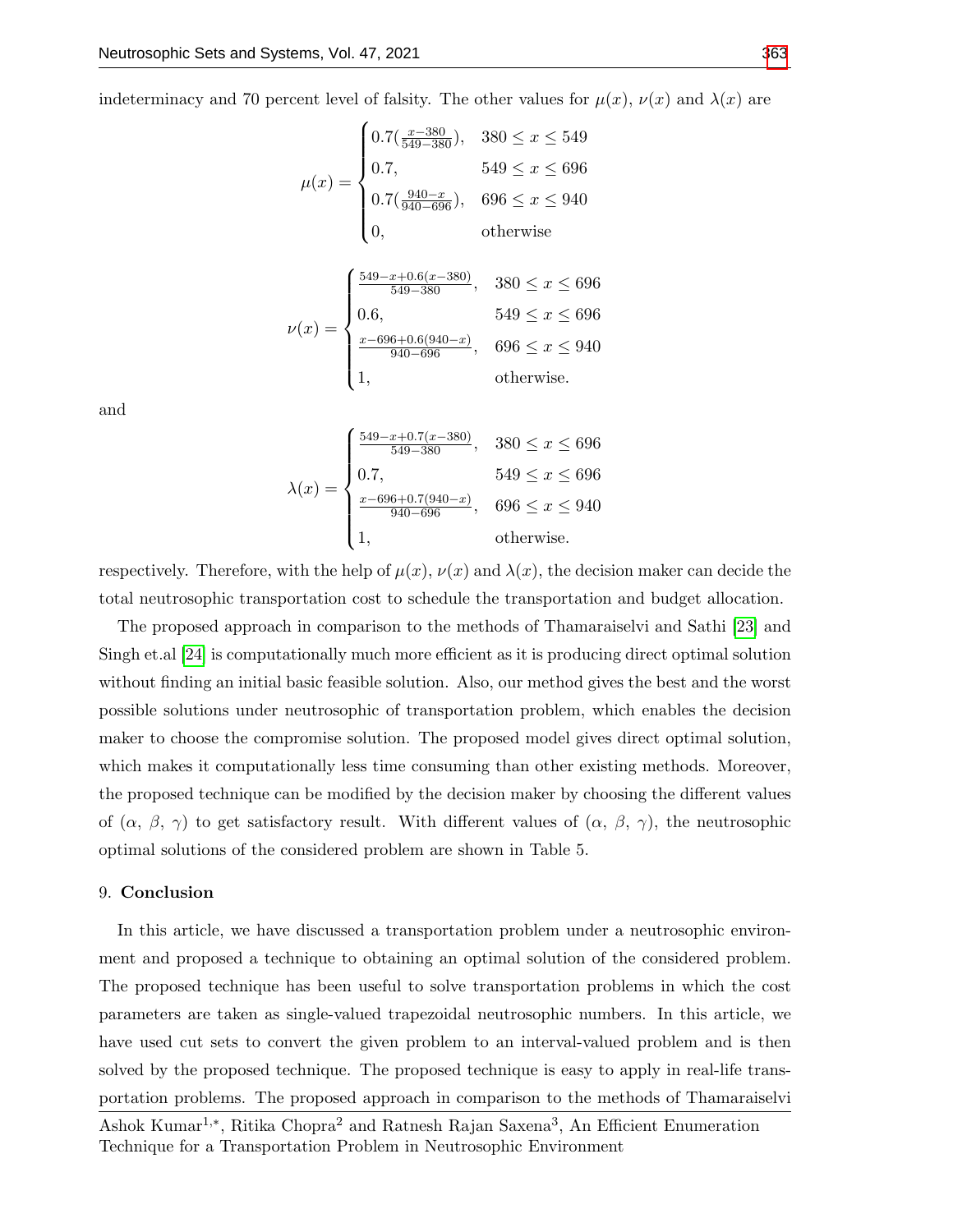| $\alpha$ | β   | $\gamma$     | Best possible solution              | Worst possible solution              |
|----------|-----|--------------|-------------------------------------|--------------------------------------|
| 0.3      | 0.8 | 0.7          | (370, 543, 694, 938); 0.3, 0.7, 0.7 | (380, 549, 696, 940); 0.7, 0.6, 0.7  |
| $\Omega$ | 0.8 | 0.7          | (370, 543, 694, 938); 0.3, 0.7, 0.7 | (370, 543, 694, 938); 0.3, 0.7, 0.7  |
| $\Omega$ | 1.  |              | (370, 543, 694, 938); 0.3, 0.7, 0.7 | (370, 539, 676, 890); 0.3, 0.6, 0.7  |
| 0.1      | 0.9 | $\mathbf{1}$ | (370, 543, 694, 938); 0.3, 0.7, 0.7 | (438, 620, 770, 1044); 0.3, 0.7, 0.7 |
| 0.3      | 0.8 | 0.9          | (370, 539, 676, 890); 0.3, 0.6, 0.7 | (380, 549, 696, 940); 0.3, 0.6, 0.7  |
| 0.1      | 0.9 |              | (370, 543, 694, 938); 0.3, 0.7, 0.7 | (370, 543, 694, 930); 0.3, 0.7, 0.7  |
| 0.2      | 0.9 | 0.7          | (370, 543, 694, 938); 0.3, 0.7, 0.7 | (380, 549, 696, 940); 0.7, 0.6, 0.7  |

Table 5. Solutions for different values of  $(\alpha, \beta, \gamma)$ 

and Sathi [\[23\]](#page-11-7) and Singh et.al [\[24\]](#page-11-8) is computationally much more efficient as it is producing direct optimal solution for the problem. Also, our method gives the best and the worst possible solutions under neutrosophic of transportation problem, which enables the decision maker to choose the compromise solution. Moreover, the proposed technique can be modified by the decision maker by choosing the different values of  $(\alpha, \beta, \gamma)$  to get satisfactory result.

Funding: "This research received no external funding".

Acknowledgments: "Research of first author is supported by University Grants Commission (UGC), India".

Conflict of interest:"Authors Ashok Kumar, Ritika Chopra, Ratnesh Rajan Saxena declare that they have no conflict of interest".

# References

- <span id="page-10-0"></span>1. F. L. Hitchcock, "The distribution of a product from several sources to numerous localities," J. Math. Phys., vol. 20, pp. 224-230, 1941.
- <span id="page-10-1"></span>2. R. Pelissari, M. C. Oliveira, A. J. Abackerli, S. Ben-Amor and M. R. P. Assumpção, "Techniques to model uncertain input data of multi-criteria decision-making problems: a literature review," Int. Trans. Oper. Res., vol. 28, pp. 523-559, 2021.
- <span id="page-10-2"></span>3. Z. Ceylan, H. Tozan and S. Bulkan, "A coordinated scheduling problem for the supply chain in a flexible job shop machine environment," Oper. Res. Int. J., vol. 21, pp. 875–900, 2021.
- <span id="page-10-3"></span>4. J. Camaj, E. Nedeliaková, A. Šperka and L. Ližbetinová, "The Planning of Investment Activities in Field of Railway Transport with Support of Simulation Tools," Tran. Res. Procedia, vol. 53, pp. 39-49, 2021.
- <span id="page-10-4"></span>5. S. K. Das, M. Pervin, S. K. Roy and G. W. Weber, "Multi-objective solid transportation-location problem with variable carbon emission in inventory management: a hybrid approach," Ann. Oper. Res., 2021.
- <span id="page-10-5"></span>6. S. M. Homayouni, Fontes and B. M. Dalila, "Production and transport scheduling in flexible job shop manufacturing systems," J. Glob. Optim., vol. 79, pp. 463–502, 2021.
- <span id="page-10-6"></span>7. L. A. Zadeh, "fuzzy sets," Inform. Control, vol. 8, pp. 338-353, 1965.
- <span id="page-10-7"></span>8. M. Oh´Eigeartaigh, "A fuzzy transportation algorithm," Fuzzy Sets and Syst., vol. 8, pp. 235–243, 1982.
- 9. S. Chanas and D. Kuchta, "A concept of the optimal solution of the transportation problem with fuzzy cost coefficients," Fuzzy Sets and Syst., vol. 82, pp. 299–305, 1996.